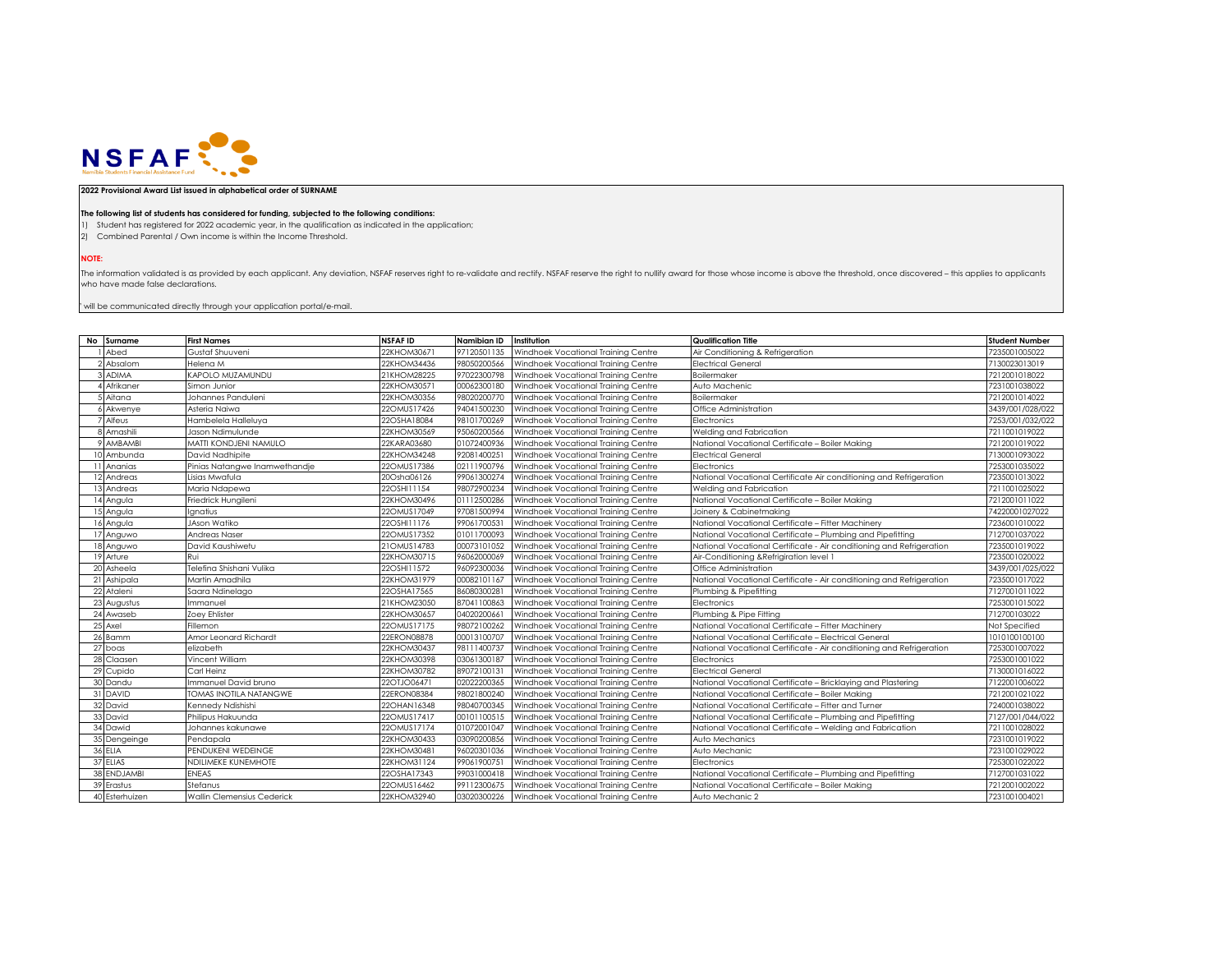|    | 41 Fillipus                | Soini Ndanyengwa           | 22KHOM30427                | 00091100507                | Windhoek Vocational Training Centre                                        | Office Registration                                                                       | 34399001012022                  |
|----|----------------------------|----------------------------|----------------------------|----------------------------|----------------------------------------------------------------------------|-------------------------------------------------------------------------------------------|---------------------------------|
|    | 42 Fillipus                | ucia Tuulipodjona          | 22KHOM31386                | 0001310097                 | Windhoek Vocational Training Centre                                        | Auto mechanics                                                                            | 7231001033022                   |
|    | 43 Fillipus                | Feresia Mangano            | 22KHOM31533                | 99062700926                | Windhoek Vocational Training Centre                                        | National Vocational Certificate - Plumbing and Pipefitting                                | 7127/001/021/022                |
|    | 44 Frans                   | Inekelamwene Mwambonjodi   | 22KHOM30690                | 99053000313                | Windhoek Vocational Training Centre                                        | Plumbing Pipe Fitting                                                                     | 7127001036022                   |
|    | 45 Frans                   | Abed Emuno                 | 220MUS17631                | 00010701567                | Windhoek Vocational Training Centre                                        | National Vocational Certificate - Fitter Machinery                                        | 7236001004022                   |
|    | 46 Gabriel                 | Jeremia                    | 22OSHA17008                | 95101400580                | Windhoek Vocational Training Centre                                        | Office Administrate                                                                       | 3439001008022                   |
|    | 47 Gariseb                 | Hentie                     | 22KHOM31589                | 89073100534                | Windhoek Vocational Training Centre                                        | National Vocational Certificate - Electrical General                                      | 7130001035022                   |
| 48 | Gawanab                    | Ulrich Raymond             | 22KHOM31277                | 86122000124                | Windhoek Vocational Training Centre                                        | Plumbing & pipe fitting                                                                   | 7127001026022                   |
|    | 49 Gertze                  | Nelson Punaye              | 22ERON08597                | 94090100550                | Windhoek Vocational Training Centre                                        | Fitter and turner                                                                         | 7240001030022                   |
| 50 | Goeieman                   | Alberto Dino               | 22OMAH02637                | 99050400604                | Windhoek Vocational Training Centre                                        | <b>Electrical General</b>                                                                 | 99050400604                     |
|    | 51 Hadula                  | Linus                      | 22OSHI12060                | 00052400638                | Windhoek Vocational Training Centre                                        | National Vocational Certificate - Joinery and Cabinet Making                              | 7422001021022                   |
|    | 52 HAIKALI                 | <b>ERIKSON MOSCOW</b>      | 22OSHA17423                | 98120200020                | Windhoek Vocational Training Centre                                        | <b>BOILER MAKER</b>                                                                       | 7212001013022                   |
|    | 53 HAIPINGE                | <b>TEOPHERUS</b>           | 21KHOM18067                | 98033000694                |                                                                            |                                                                                           | 7122001025022                   |
|    |                            |                            | 22OHAN16272                | 97052601141                | Windhoek Vocational Training Centre                                        | Bricklaying and Plastering                                                                |                                 |
|    | 54 Haitana                 | Werner Nghilifa            | 22KHOM30551                | 99010501183                | Windhoek Vocational Training Centre                                        | National Vocational Certificate Air conditioning and Refrigeration                        | Not Specified<br>3439001011022  |
| 56 | 55 Halweendo               | Priskila Laudikakomwene    | 22KHOM30167                | 99061800951                | Windhoek Vocational Training Centre                                        | Office Administration                                                                     | 7240001002022                   |
|    | Hamana                     | Vaino Benvindo Pascoal     |                            |                            | Windhoek Vocational Training Centre                                        | Fitter & Tuner                                                                            |                                 |
|    | 57 Hamatundu               | Haipu Lappy Jose           | 22OSHA18207                | 02010900421                | Windhoek Vocational Training Centre                                        | Auto Mechanic                                                                             | 7231001003022                   |
|    | 58 Hamutenjah              | Evalisa Siwomwenyo         | 22KHOM30976                | 98091601166                | Windhoek Vocational Training Centre                                        | Office Administration                                                                     | Not Specified                   |
|    | 59 Hamwele                 | Pamwenase Ndeshipanda      | 22OMUS17437                | 00020600763                | Windhoek Vocational Training Centre                                        | Electronics                                                                               | 7253/001/011/022                |
|    | 60 Hange                   | Kasita Elina               | 22KHOM30635                | 98012600469                | Windhoek Vocational Training Centre                                        | Office Administration                                                                     | 3439001010022                   |
|    | 61 Hanghuwo                | Phillipus Pukulukeni       | 22OSHA18186                | 99022100537                | Windhoek Vocational Training Centre                                        | Electronics                                                                               | 7253001021022                   |
|    | 62 Hangula                 | Lisias Haihambo            | 22KHOM30442                | 99100100641                | Windhoek Vocational Training Centre                                        | Auto Mechanic                                                                             | 7231001011022                   |
|    | 63 HAPULILE                | NESTORY SHIHEPO            | 22OSHA17026                | 97062101168                | Windhoek Vocational Training Centre                                        | <b>BOILERMAKER</b>                                                                        | 7212001007022                   |
|    | 64 Haufiku                 | Petrus Kalifeni            | 22KHOM31272                | 01080900799                | Windhoek Vocational Training Centre                                        | National Vocational Certificate - Air conditioning and Refrigeration                      | 7235001026022                   |
|    | 65 Haufiku                 | Jorama Valombweleni        | 22OHAN16861                | 99051400877                | Windhoek Vocational Training Centre                                        | Auto Mechanic                                                                             | 7231001016022                   |
|    | 66 Haufiku                 | Josef Panduleni            | 22OMUS18206                | 95040300816                | Windhoek Vocational Training Centre                                        | Joinery & Cabinetmaking                                                                   | 7422001007022                   |
|    | 67 Haukongo                | Martha Kaleinasho          | 22OHAN16189                | 02050601336                | Windhoek Vocational Training Centre                                        | Office Administration                                                                     | 3439001034022                   |
|    | 68 Hausiku                 | demens Muronga             | 22KAVW02495                | 91052900488                | Windhoek Vocational Training Centre                                        | National Vocational Certificate - Plumbing and Pipefitting                                | 7127001012022                   |
|    | 69 Hengari                 | Jollady                    | 22KHOM30150                | 99120201184                | Windhoek Vocational Training Centre                                        | Office Administration                                                                     | 3439001005022                   |
|    | 70 HEPUTE                  | VETUSIAPI                  | 22KHOM30612<br>22OSHA17163 | 96031501015<br>92032300338 | Windhoek Vocational Training Centre                                        | National Vocational Certificate - Welding and Fabrication                                 | 72211001004022<br>3439001016022 |
|    | 71 Heveleni                | Ndapewoshali               |                            | 00083000585                | Windhoek Vocational Training Centre                                        | office Administration                                                                     |                                 |
|    | 72 Hilengwa<br>73 HINAYELE | Elizabeth                  | 22OMUS16901                | 97072100210                | Windhoek Vocational Training Centre                                        | National Vocational Certificate - Air conditioning and Refrigeration                      | 7235001010022                   |
|    | 74 hosea                   | SAARA ETUTALA<br>absalom   | 22OMUS16492<br>22KHOM30617 | 99121300337                | Windhoek Vocational Training Centre<br>Windhoek Vocational Training Centre | <b>OFFICE ADMINISTRATION</b><br>National Vocational Certificate - Welding and Fabrication | 3439001007022<br>7211001008022  |
|    | 75 lifo                    | Silvanus Shishiveni        | 22KHOM30552                | 98041500544                | Windhoek Vocational Training Centre                                        | National Vocational Certificate – Boiler Making                                           | 7212001030022                   |
|    | 76 ligonda                 | Abel                       | 22OMUS16920                | 01111500444                | Windhoek Vocational Training Centre                                        | Fitter Turner Level 1                                                                     | 7240001032022                   |
|    | 77 limbili                 | Fillemon Panduleni         | 22OSHA18241                | 98102400641                | Windhoek Vocational Training Centre                                        | Auto Mechanic                                                                             | 7231001043022                   |
| 78 | ipumbu                     | Juddy Dingi                | 22OHAN15998                | 00070301166                | Windhoek Vocational Training Centre                                        | Office Administration                                                                     | 3439001024022                   |
|    | 79 livulika                | Joseph Asino               | 22OMUS16650                | 98053100667                | Windhoek Vocational Training Centre                                        | Electronics                                                                               | 7253001008022                   |
| 80 | liyambo                    | Magdalena Ndinelao         | 22OSHA17585                | 98030800541                | Windhoek Vocational Training Centre                                        | Office Administration                                                                     | 3439001018022                   |
|    | 81 lleka                   | asarus Ndinelago Pendapala | 22OSHA17464                | 99091701323                | Windhoek Vocational Training Centre                                        | Plumbing & Pipefiting                                                                     | 7127001027022                   |
| 82 | ndji                       | Kanime Simeon Castro       | 22KHOM31477                | 00051700457                | Windhoek Vocational Training Centre                                        | Certificate in Plumbing and Pipe Fitting                                                  | 7127001019022                   |
|    | 83 Indongo                 | Martina                    | 22OSHI11483                | 02041300256                | Windhoek Vocational Training Centre                                        | National Vocational Certificate - Joinery and Cabinet Making                              | 7422/001/034/022                |
|    | 84 Ipinge                  | Timoteus Enos Pendapala    | 22OMUS18346                | 01041700563                | Windhoek Vocational Training Centre                                        | National Vocational Certificate - Air conditioning and Refrigeration                      | 7235001031022                   |
|    | 85 Isaak                   | <b>Jertha Nangoma</b>      | 22OMUS16803                | 98092600171                | Windhoek Vocational Training Centre                                        | Joinery & Cabinet Making                                                                  | 7422001008022                   |
| 86 | Ishidhimbwa                | Andreas Kamati             | 22KHOM31208                | 04100800061                | Windhoek Vocational Training Centre                                        | National Vocational Certificate - Joinery and Cabinet Making                              | 7422001025022                   |
| 87 | yambo                      | Thomas Veiko Uviiko        | 22KHOM31275                | 02060700547                | Windhoek Vocational Training Centre                                        | Bricklaying & Plastering                                                                  | 7122001014022                   |
| 88 | yambo                      | Chris Travolta             | 21OTJO01936                | 01012400182                | Windhoek Vocational Training Centre                                        | <b>Boiler Maker</b>                                                                       | 7212001012022                   |
| 89 | yamboo                     | Abed Pendapala No Mistake  | 22KHOM31522                | 02092900951                | Windhoek Vocational Training Centre                                        | National Vocational Certificate - Fitter and Turner                                       | 7240/001/023/022                |
| 90 | Jacob                      | Evaristus Tshafondjodhi    | 22OMUS16875                | 00120800489                | Windhoek Vocational Training Centre                                        | Fitter & Turner                                                                           | 7240001005022                   |
| 91 | Jakob                      | Helena Ndapewa             | 22KHOM30572                | 00052700976                | Windhoek Vocational Training Centre                                        | Fitter & Turner                                                                           | Not Specified                   |
| 92 | Jantze                     | Kosovo Mcarlney            | 22HARD02143                | 99041200142                | Windhoek Vocational Training Centre                                        | National Vocational Certificate - Boiler Making                                           | 7212001012021                   |
| 93 | <b>JASON</b>               | SAM NDAHEPELE              | 22KHOM30673                | 02010800281                | Windhoek Vocational Training Centre                                        | Plumbing and Pipe Fitting                                                                 | 7127001035022                   |
| 94 | Jason                      | Joseph Tuhafeni            | 22KHOM31155                | 97100300215                | Windhoek Vocational Training Centre                                        | AIR-CONDITIONING AND REFRIRATION                                                          | 7235001004022                   |
| 95 | Johannes                   | Eliaser Indongo Panduleni  | 22KHOM30431                | 00092900291                | Windhoek Vocational Trainina Centre                                        | Auto Mechanic                                                                             | 7231001030022                   |
| 96 | Johannes                   | selma                      | 22KHOM30565                | 91082600679                | Windhoek Vocational Training Centre                                        | National Vocational Certificate - Air conditioning and Refrigeration                      | 7235001009022                   |
| 97 | Johannes                   | ydia Peyomwene Udeninawa   | 22KHOM31213                | 98062000362                | Windhoek Vocational Trainina Centre                                        | Office Administration                                                                     | 3439001021022                   |
| 98 | Johannes                   | David Shivelekeni          | 22OHAN15991                | 98052700248                | Windhoek Vocational Training Centre                                        | Auto Mechanics                                                                            | 7231001034022                   |
| 99 | <b>JONAS</b>               | KENNETH                    | 22KHOM30382                | 00100100619                | Windhoek Vocational Training Centre                                        | <b>FITTER TURNER</b>                                                                      | 724000100619                    |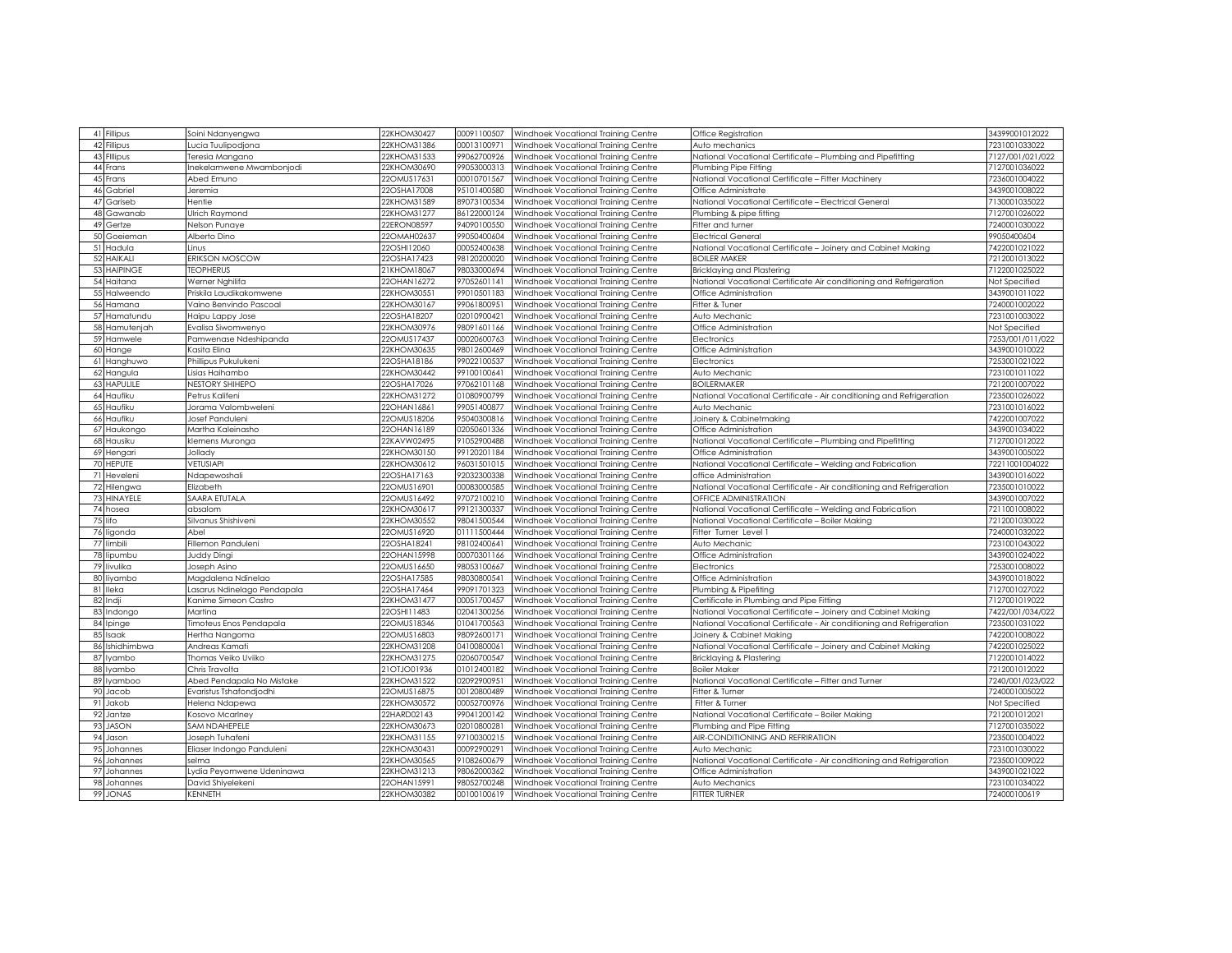|     | 100 Kafuro        | Norman Kafuro               | 22KHOM30619 | 99101600133 | Windhoek Vocational Training Centre | National Vocational Certificate - Air conditioning and Refrigeration | 7235001012022    |
|-----|-------------------|-----------------------------|-------------|-------------|-------------------------------------|----------------------------------------------------------------------|------------------|
| 101 | KAHARE            | MATHEUS KATHAVI             | 9KavE01872  | 00112500633 | Windhoek Vocational Training Centre | National Vocational Certificate - Electrical General                 | 7130001031022    |
| 102 | Kahengava         | Jakuaterua Dixon            | 22KHOM31210 | 00110500245 | Windhoek Vocational Training Centre | National Vocational Certificate - Fitter and Turner                  | 7240001037022    |
| 103 | KAHIHA            | <b>VICTOR</b>               | 22OTJO06039 | 93040401432 | Windhoek Vocational Training Centre | Fitter Turner                                                        | 7240001012022    |
| 104 | Kahireke          | <b>Douglas</b>              | 22KHOM30511 | 82042110361 | Windhoek Vocational Training Centre | Air-Conditioning & Refigiration                                      | 7235001001022    |
| 105 | KAHUURE           | <b>IKUATERUA</b>            | 20Omah00449 | 99051901291 | Windhoek Vocational Training Centre | National Vocational Certificate – Welding and Fabrication            | 7211001005022    |
|     | 106 kajau         | azema kevin                 | 22KHOM32592 | 01032500468 | Windhoek Vocational Training Centre | National Vocational Certificate - Fitter Machinery                   | 7236001024022    |
| 107 |                   |                             |             |             |                                     |                                                                      |                  |
|     | Kakonda           | Antonius Natangwe           | 22OSHI12291 | 99021401118 | Windhoek Vocational Training Centre | Electronics                                                          | 7253001038022    |
| 108 | Kakujaha          | Uvangee Tjiunatjo           | 22KHOM31315 | 01070200107 | Windhoek Vocational Training Centre | National Vocational Certificate - Joinery and Cabinet Making         | 7422001033022    |
| 109 | KALENGA           | TUHAFENI NAKULENGA          | 22OSHI10631 | 95092500395 | Windhoek Vocational Training Centre | <b>AUTO MECHANIC</b>                                                 | 7231001020022    |
| 110 | KALOLA            | EFRAIM W                    | 22OMUS16653 | 99092600849 | Windhoek Vocational Training Centre | <b>ELECTRONICS</b>                                                   | 7253001016022    |
| 111 | Kalukembe         | Abraham                     | 22OMUS17701 | 00010103112 | Windhoek Vocational Training Centre | National Vocational Certificate - Bricklaying and Plastering         | 7122001027022    |
|     | 112 Kamati        | Ngeeshapu-Omwene            | 22KHOM30674 | 01100500405 | Windhoek Vocational Training Centre | Electronics                                                          | '253001010022    |
| 113 | kamati            | Jensen Colena               | 22KUNE02998 | 96051900373 | Windhoek Vocational Training Centre | National Vocational Certificate - Air conditioning and Refrigeration | 7235001015022    |
| 114 | Kambaraa          | ahimisa                     | 10MAH01820  | 00111600634 | Windhoek Vocational Training Centre | metal fabrication                                                    | 7211/001/011/022 |
| 115 | Kambatuku         | Janee                       | 22OMAH02747 | 02022801199 | Windhoek Vocational Training Centre | National Vocational Certificate - Joinery and Cabinet Making         | 7422/001/022/022 |
|     | 116 Kamenye       | Salomo                      | 17Osha01103 | 93122700506 | Windhoek Vocational Training Centre | National Vocational Certificate – Electrical General                 | 7130001017022    |
| 117 | KAMPANDJA         | LUKAS KUTENDA               | 22OSHI10933 | 00081300972 | Windhoek Vocational Training Centre | National Vocational Certificate - Welding and Fabrication            | 7211001026022    |
|     | 118 Kampelo       | Andreas Mweneetuna          | 22OSHA18284 | 99090101373 | Windhoek Vocational Training Centre | National Vocational Certificate - Bricklaying and Plastering         | 7122001022022    |
| 119 | Kamutjemo         | Gabriel                     | 22OMAH02496 | 95062400821 | Windhoek Vocational Training Centre | Electrical General                                                   | 713001003022     |
| 120 | Kanangure         | Kavingururua                | 22KHOM30252 | 01040500293 | Windhoek Vocational Training Centre | Electrical General                                                   | 71300010102022   |
| 121 | Kandetu           | Chain                       | 22OMAH02731 | 91053100547 | Windhoek Vocational Training Centre | National Vocational Certificate - Bricklaying and Plastering         | 7122/001/012/022 |
| 122 | Kandiii           | Clifften                    | 22KHOM31014 | 02071200737 | Windhoek Vocational Training Centre | National Vocational Certificate - Welding and Fabrication            | 7211001029022    |
| 123 | Kandorozu         | Mbeurora Werivangeva        | 22OTJO06441 | 95122900027 | Windhoek Vocational Training Centre | Office Administration                                                | 3439/001/027/022 |
| 124 | Kanyanga          | Festus Kawana               | 22KHOM30438 | 03112800559 | Windhoek Vocational Training Centre | Plumbing & Pipefitting                                               | 71270010022022   |
| 125 | Kanyolo           | Josef Vululukweni           | 22KHOM30922 | 01090400896 | Windhoek Vocational Training Centre | Fitter & Turner                                                      | 7240001024022    |
| 126 | Kapenda           | Matheus Nghilifavali        | 22OSHI10950 | 96122900605 | Windhoek Vocational Training Centre | Fitter Machinery                                                     | 7236001002022    |
| 127 | Kapendje          | Christian Ndeshipanda       | 22KHOM31520 | 98011700979 | Windhoek Vocational Training Centre | Vational Vocational Certificate - Welding and Fabrication            | 7211/001/010/022 |
| 128 | Kapepo            | Auguste                     | 20Oshi03035 | 97091600479 | Windhoek Vocational Training Centre | National Vocational Certificate - Bricklaying and Plastering         | 7127001014022    |
|     | 129 Kapolo        | Anna Ndinadhandje           | 22OHAN15848 | 86050200459 | Windhoek Vocational Training Centre | National Vocational Certificate - Plumbing and Pipefitting           | 7127001041022    |
|     | 130 kapukare      | mekukuje                    | 22KHOM32600 | 99040601232 | Windhoek Vocational Training Centre | National Vocational Certificate - Joinery and Cabinet Making         | 7422001040022    |
|     | 131 Kaputjaza     | Okeri                       | 22ERON08823 | 03050200219 | Windhoek Vocational Training Centre | Office Administration                                                | 3439001026022    |
| 132 | Kariko            | Apehe Oupa                  | 22ERON08900 | 00022000909 | Windhoek Vocational Training Centre | National Vocational Certificate - Air conditioning and Refrigeration | 7235001022022    |
| 133 | KARUMBOMBO        | PAULA ANTONIA               | 22KHOM30141 | 02121300317 | Windhoek Vocational Training Centre | <b>AUTO MECHANIC</b>                                                 | 7231001003022    |
| 134 | Karumendu         | Ngajozikue                  | 22KHOM30682 | 01020400676 | Windhoek Vocational Training Centre | Electrical general                                                   | 7130001021022    |
| 135 | Karupa            | fjiratjiza Katukoo Ivy      | 20TJ006412  | 98100801304 | Windhoek Vocational Training Centre | National Vocational Certificate - Welding and Fabrication            | "211/001/030/022 |
| 136 | KASHAKA           | NDAWEDWA SHIKONDJENI        | 22OHAN17376 | 04022100362 | Windhoek Vocational Training Centre | National Vocational Certificate – Joinery and Cabinet Making         | 7422001036022    |
| 137 | Kashelu           | <sup>-</sup> annisheila     | 22OMUS17966 | 98080200149 | Windhoek Vocational Training Centre | National Vocational Certificate - Air conditioning and Refrigeration | 235001023022     |
| 138 | Kashuna           | Artemas Waniipo             | 22KHOM30248 | 04092100256 | Windhoek Vocational Training Centre | Bricklaying & Plastering                                             | 7122001002022    |
|     | 139 Katjina       | Sielkka Viriruatji          | 22KUNE02957 | 00012301086 | Windhoek Vocational Training Centre | Office Administration                                                | 3439001015022    |
|     | 140 katjinamunene | kaurua                      | 22OTJO06133 | 02112600869 | Windhoek Vocational Training Centre | electronics                                                          | 7253001006022    |
|     | 141 Katjinamunene | Kaupasaneua                 | 22OTJO06398 | 02082500993 | Windhoek Vocational Training Centre | Electronics                                                          | 7253/001/019/022 |
| 142 | Katjinamunene     | Nguseta                     | 22OTJO06567 | 01031600744 | Windhoek Vocational Training Centre | National Vocational Certificate - Fitter Machinery                   | 7236001020022    |
|     | 143 KATJIUONGUA   | <b>MAKONO</b>               | 22OMAH02504 | 01040200214 | Windhoek Vocational Training Centre | ELECTRICAL GENERAL                                                   | 7130001011022    |
|     | 144 Katjivena     | Mupangure                   | 22OTJO06716 | 03020900727 | Windhoek Vocational Training Centre | Electronics                                                          | 7253001031022    |
|     |                   |                             |             |             |                                     |                                                                      | 7422001004022    |
| 146 | 145 Katjoho       | Pandera                     | 22KHOM30198 | 01082600229 | Windhoek Vocational Training Centre | Joinery & Cabinet Making                                             |                  |
|     | Kaulinhu          | Frieda Hambeleleni          | 22OMUS17389 | 98012801167 | Windhoek Vocational Training Centre | Electronics                                                          | 7253001017022    |
|     | 147 Kavezepa      | Jazema                      | 9Eron01398  | 00062400274 | Windhoek Vocational Training Centre | National Vocational Certificate - Fitter and Turner                  | 7240001001022    |
|     | 148 Kavikunua     | Latoya Rihungira Vezombouua | 22KHOM30562 | 02101700875 | Windhoek Vocational Training Centre | Boilermaker                                                          | 7212001027022    |
|     | 149 KAZONDA       | NDJEMENO NGUVIMEMA          | 22KHOM30350 | 97010700583 | Windhoek Vocational Training Centre | FITTER TURNER                                                        | 7240001007022    |
|     | 150 Kazongominja  | Mbinge Tjeriko              | 22KHOM30913 | 03100800443 | Windhoek Vocational Training Centre | Fitter Machinery                                                     | 7236001015022    |
|     | 151 Keib          | Steven                      | 22ERON08429 | 00080200338 | Windhoek Vocational Training Centre | National Vocational Certificate - Boiler Making                      | 7212001010022    |
|     | 152 Kesenanye     | Jason T                     | 22OMUS16589 | 92110500457 | Windhoek Vocational Training Centre | National Vocational Certificate - Plumbing and Pipefitting           | 7127001022022    |
|     | 153 Keshe         | Saima Shafewange Morina     | 22KHOM30439 | 97010401098 | Windhoek Vocational Training Centre | Electronics                                                          | 7253001005022    |
|     | 154 Ketjivendje   | Glen Vikurupa               | 22KHOM30553 | 02051501009 | Windhoek Vocational Training Centre | Fitter & Turner                                                      | 7240001028022    |
|     | 155 Khama         | Given Mabuku                | 22ZAMB09360 | 87071500304 | Windhoek Vocational Training Centre | Auto Mechanic                                                        | 7231001064018    |
|     | 156 Kiiyala       | Saara Tegelela              | 22OMUS18539 | 82082210243 | Windhoek Vocational Training Centre | Office Administration                                                | 3439001041022    |
| 157 | Koch              | Raoul                       | 22KHOM31314 | 94052900340 | Windhoek Vocational Training Centre | National Vocational Certificate - Joinery and Cabinet Making         | 7422001020022    |
|     | 158 Kotjipati     | Tjipenandjambi              | 22OTJO06807 | 00021600511 | Windhoek Vocational Training Centre | electronics                                                          | 7253001025022    |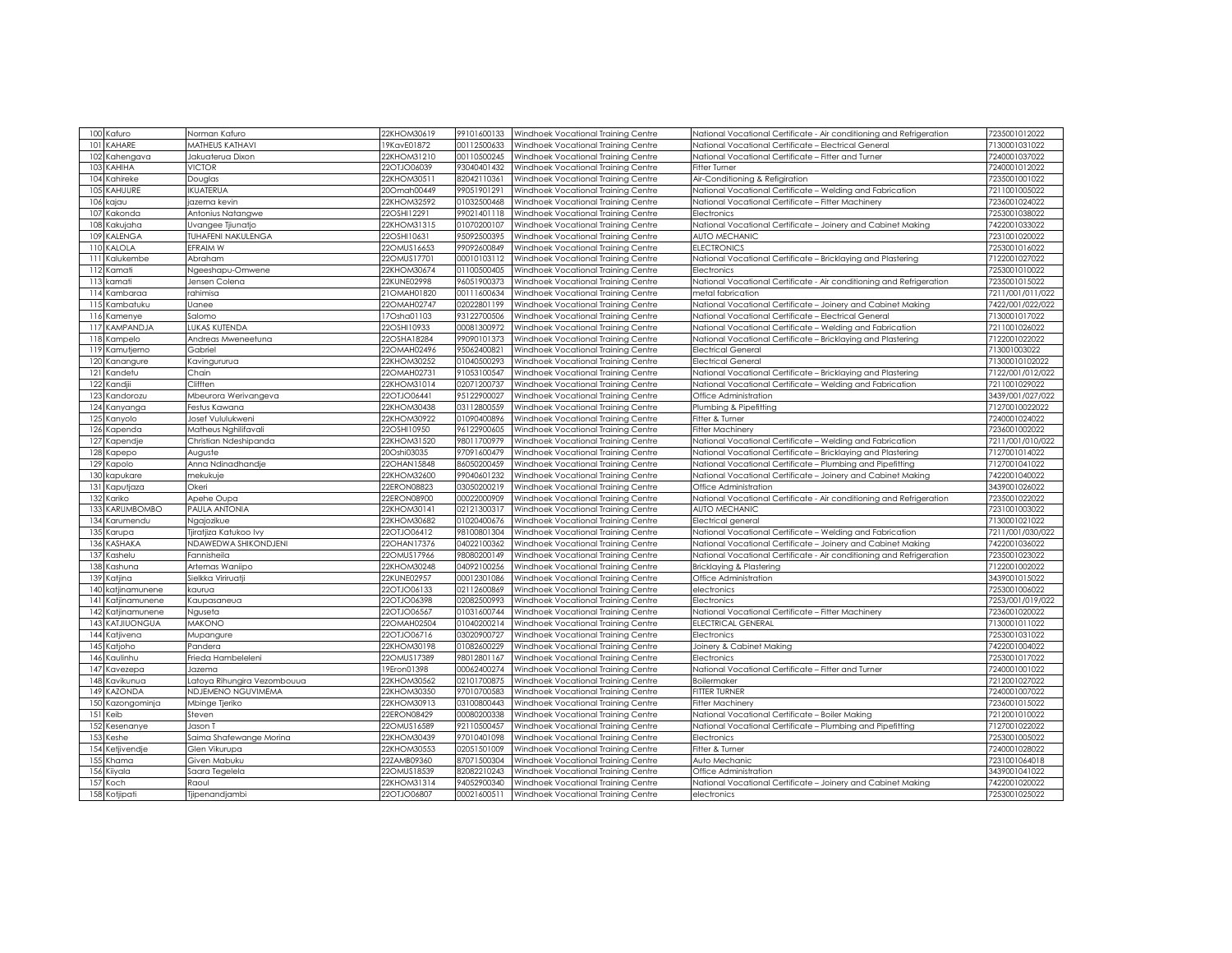|      | 159 Kubersky    | Steven K.                    | 21ERON07847 | 01112100385 | Windhoek Vocational Training Centre                                        | <b>Electrical General</b>                                            | 7130001013022    |
|------|-----------------|------------------------------|-------------|-------------|----------------------------------------------------------------------------|----------------------------------------------------------------------|------------------|
| 160  | Kuiakua         | Ririvi                       | 22KHOM32826 | 04090200598 | Windhoek Vocational Training Centre                                        | Electronics                                                          | 7253001030022    |
|      | 161 KUTAA       | UNDEE                        | 22OTJO06795 | 00041701305 | Windhoek Vocational Training Centre                                        | National Vocational Certificate - Fitter Machinery                   | 7236001017022    |
| 162  | Kuutondokwa     | Erastus Shoombe              | 22OMUS17580 | 01051900522 | Windhoek Vocational Training Centre                                        | National Vocational Certificate - Bricklaying and Plastering         | 7122001015022    |
| 1631 | Kuvaza          | Ronaldinho                   | 22KHOM31032 | 02030400548 | Windhoek Vocational Training Centre                                        | National Vocational Certificate - Fitter Machinery                   | 7236001016022    |
| 164  | Lasarus         | Erastus Shilongo             | 220MUS16845 | 00092700845 | Windhoek Vocational Training Centre                                        | Plumbing and pipefitting                                             | 7127001001022    |
|      |                 |                              |             | 97022200483 |                                                                            |                                                                      | 3439001070022    |
|      | 165 Lazarus     | Elifas Shatyohamba           | 22OMUS17738 |             | Windhoek Vocational Training Centre                                        | Office Administration                                                |                  |
| 166  | eonard          | liita shiwa kombala          | 22OHAN15586 | 00031701027 | Windhoek Vocational Training Centre                                        | National Vocational Certificate - Joinery and Cabinet Making         | 7422001012022    |
|      | 167 Likuwa      | Renathe kahili               | 22KAVE12348 | 00112000193 | Windhoek Vocational Training Centre                                        | Office admin                                                         | 3439001017022    |
|      | 168 Liswaniso   | Ashlley Nsala                | 22KHOM30246 | 98072600443 | Windhoek Vocational Training Centre                                        | Electronics                                                          | 7253001003022    |
|      | 169 Lukas       | Erastus Taapopi              | 22KHOM30573 | 97121500744 | Windhoek Vocational Training Centre                                        | National Vocational Certificate - Boiler Making                      | 7212001005022    |
| 170  | Mabibo          | Mabibo Douglas               | 22ZAMB08346 | 99051200285 | Windhoek Vocational Training Centre                                        | Auto mechanics                                                       | 7231001018022    |
|      | 171 Magadhi     | <sup>9</sup> etrus Mwafandje | 22KHOM31523 | 03063000687 | Windhoek Vocational Training Centre                                        | National Vocational Certificate - Joinery and Cabinet Making         | 7422001035022    |
| 172  | Maiseuanaani    | Vekondjisa                   | 22KHOM30195 | 96063000909 | Windhoek Vocational Training Centre                                        | Welding & Fabrication                                                | 7211001001022    |
| 173  | Malakia         | Andreas Kaandala             | 22KHOM30349 | 03022600356 | Windhoek Vocational Training Centre                                        | Electrical General                                                   | 7130001014022    |
| 174  | Manuel          | Emmi Kasiku                  | 22KAVW02695 | 02112900455 | Windhoek Vocational Training Centre                                        | Office Administration                                                | 3439/001/020/022 |
|      | 175 Matesu      | Elrico Roberto Kavaala       | 7Hard00015  | 97052800136 | Windhoek Vocational Training Centre                                        | National Vocational Certificate - Fitter and Turner                  | 7240/001/010/022 |
| 176  | Mateus          | Messias Ndinovanhu           | 22OHAN16458 | 98082900318 | Windhoek Vocational Training Centre                                        | National Vocational Certificate – Plumbing and Pipefitting           | 7127001003022    |
| 177  | <b>MATHEUS</b>  | MWAJILE TITUS                | 22OMUS17051 | 94062201267 | Windhoek Vocational Training Centre                                        | <b>BRICKLAYING &amp; PLASTERING</b>                                  | 7122001007022    |
| 178  | Matheus         | Alex Ndinelao                | 22KHOM30244 | 99090800921 | Windhoek Vocational Training Centre                                        | Auto Mechanic                                                        | 7231001008022    |
| 179  | Mbahuurua       | Uaundja                      | 22OTJO06502 | 01060800896 | Windhoek Vocational Training Centre                                        | Office Administration                                                | 3439/001/032/022 |
|      | 180 Mbaindjikua | Vendjizuva                   | 22KHOM31470 | 03010101236 | Windhoek Vocational Training Centre                                        | Auto Mechanic                                                        | 7231001014022    |
|      | 181 mbakunguna  | vevangapi                    | 22KHOM30578 | 00051901307 | Windhoek Vocational Training Centre                                        | boiler maker                                                         | 721200028022     |
|      | 182 Mbangula    | Times Tangi                  | 210TJ001874 | 00020600038 | Windhoek Vocational Training Centre                                        | National Vocational Certificate - Electrical General                 | 7130001020022    |
|      | 183 Mbenovandu  | Kauaita                      | 22KHOM31235 | 96061401035 | Windhoek Vocational Training Centre                                        | Boilermaker                                                          | 7231001005022    |
|      | 184 MBEPO       | NIKIRAS MBEPO                | 22OMUS16461 | 02012400717 | Windhoek Vocational Training Centre                                        | AOTO MECHANIC                                                        | 7231001013022    |
|      | 185 Mbuende     | Uendjii                      | 21KHOM29659 | 02122100157 |                                                                            | Electronics                                                          | 7235001035022    |
|      | 186 MENGO       | NAFTALIE                     | 22OMAH02526 | 00032400497 | Windhoek Vocational Training Centre<br>Windhoek Vocational Training Centre | <b>WELDING &amp; FABRICATION</b>                                     | 7211001006022    |
|      |                 |                              |             |             |                                                                            |                                                                      |                  |
|      | 187 Meyer       | Roberto Jacques              | 22KHOM30580 | 00033000565 | Windhoek Vocational Training Centre                                        | Plumbing & Pipe Fitting                                              | 7127001023022    |
|      | 188 Mieze       | Jaarurako                    | 22KHOM30728 | 03102600597 | Windhoek Vocational Training Centre                                        | Welding & Fabrication                                                | 7211001003022    |
|      | 189 Misaona     | Selbanis                     | 22KHOM30210 | 92041100478 | Windhoek Vocational Training Centre                                        | Plumbing & Pipefitting                                               | 7127001004022    |
|      | 190 Mnashimwe   | Shafa-shike                  | 22OSHA18013 | 96112500647 | Windhoek Vocational Training Centre                                        | Electronics                                                          | 7253001020022    |
|      | 191 MORGEN      | FILLEMON NEHALE              | 22OSHI10678 | 98020600523 | Windhoek Vocational Training Centre                                        | <b>BOILEMAKER</b>                                                    | 7212001022022    |
| 192  | Moses           | Olivia Nghishikomesho        | 22OHAN1672  | 00090700902 | Windhoek Vocational Training Centre                                        | National Vocational Certificate - Joinery and Cabinet Making         | 7422001041022    |
| 193  | <b>MOSES</b>    | ELIZABETH NGHITENDE          | 22KHOM30245 | 94061400797 | Windhoek Vocational Training Centre                                        | AIR CONDITIONING & REFRIGERATION                                     | Not Specified    |
|      | 194 MUESEE      | PUIIRI OLES                  | 22OTJO06786 | 03122000587 | Windhoek Vocational Training Centre                                        | <b>ELECTRONICS</b>                                                   | 7253001023022    |
| 195  | Mujoro          | Unonbuiro                    | 22OMAH0278  | 95071300435 | Windhoek Vocational Training Centre                                        | National Vocational Certificate – Plumbing and Pipefitting           | 7127001025022    |
|      | 196 MULONDA     | CARLOS                       | 22KHOM30196 | 00102501025 | Windhoek Vocational Training Centre                                        | ELECTRICAL GENERAL                                                   | 7130001009022    |
| 197  | Mungungu        | Hafeni Lukas                 | 22OMUS16590 | 98111701284 | Windhoek Vocational Training Centre                                        | Joinerv                                                              | 7422001003022    |
|      | 198 Murangi     | Undjivanga Mokatemwa         | 22KHOM30979 | 03080500288 | Windhoek Vocational Training Centre                                        | Bricklaying and plastering                                           | 7122001016022    |
|      | 199 Mureti      | Efraim Kahipura Vezemba      | 22KHOM30143 | 03021500331 | Windhoek Vocational Training Centre                                        | Boilermaker                                                          | 7212001001022    |
| 200  | Mushimba        | Hilma Nghaambenanye          | 22KHOM31458 | 91011501112 | Windhoek Vocational Training Centre                                        | Office Administration                                                | 3439/001/036/022 |
|      | 201 Muundjua    | Uerikora                     | 22KHOM31549 | 0304190049  | Windhoek Vocational Training Centre                                        | Office Administration                                                | 3439001033022    |
| 202  | Mweedeleli      | Lusina                       | 22OHAN16278 | 97090900576 | Windhoek Vocational Training Centre                                        | <b>Blicklaying and plastering</b>                                    | 7122001023022    |
| 203  | Nafidi          | Tuyenikomesho Lihogeni       | 22KHOM30430 | 00061100862 | Windhoek Vocational Training Centre                                        | National Vocational Certificate – Boiler Making                      | 7112001015022    |
| 204  | Nakale          | Edson Haitange               | 22KHOM31279 | 99012100364 | Windhoek Vocational Training Centre                                        | National Vocational Certificate - Air conditioning and Refrigeration | 7235001028022    |
|      | 205 Nakale      | Fillemon                     | 22OSHA19447 | 96061000359 | Windhoek Vocational Training Centre                                        | <b>Electrical General</b>                                            | 7130/001/098/022 |
|      | 206 Nakankeya   | Johannes Mweshininga         | 22OSHA17736 | 99111600136 | Windhoek Vocational Training Centre                                        | welding and Fabrication                                              | 7211001027022    |
|      | 207 Nakanyala   | Metakie                      | 22KHOM30443 | 92052000445 | Windhoek Vocational Training Centre                                        | Joinery and Cabinet Making                                           | 7422001006022    |
|      | 208 Nambala     | Abel Valombweleni            | 22OHAN16447 | 00051600374 | Windhoek Vocational Training Centre                                        | Certificate in Plumbing and Pipe Fitting                             | 712700101022     |
|      | 209 Nampweya    | .azarus                      | 22OSHI10968 | 94092001487 | Windhoek Vocational Training Centre                                        | Welding & Fabrication                                                | 7211001012022    |
|      | 210 Namutuwa    | Gapis Linus Kaapanda         | 22OMUS17748 | 93071600038 | Windhoek Vocational Training Centre                                        | Auto Mechanic                                                        | 7231001019021    |
|      | 211 Namwiha     | Soini                        | 22OSHI1184  | 01060800567 |                                                                            |                                                                      | 3439001023022    |
|      |                 |                              |             |             | Windhoek Vocational Training Centre                                        | office Adminstration                                                 | 7127001020022    |
|      | 212 Nandjedi    | Penehupifo Mupandeni         | 22KHOM32197 | 00061200689 | Windhoek Vocational Training Centre                                        | Certificate in Plumbing and Pipe Fitting                             |                  |
|      | 213 Nanhapo     | Marakia Tulipomwene          | 22OHAN15328 | 9705270027  | Windhoek Vocational Training Centre                                        | Welding & Fabrication                                                | 7211001010022    |
|      | 214 Narib       | Jovane Nathalio              | 22OTJO06337 | 01092700293 | Windhoek Vocational Training Centre                                        | National Vocational Certificate - Fitter and Turner                  | 7240001009022    |
| 215  | Nashilundo      | Jesaya Twewadha              | 22KHOM30985 | 0307060061  | Windhoek Vocational Training Centre                                        | Auto Mechanic                                                        | 7231001026022    |
| 216  | Ndamonako       | aulus NGHIFIKEPUNYE          | 22KHOM34453 | 01081500317 | Windhoek Vocational Training Centre                                        | Electronics                                                          | 7253001018022    |
|      | 217 Ndiiweda    | Josef Shimoneni              | 21OSHI07632 | 96052700912 | Windhoek Vocational Training Centre                                        | <b>Electrical General</b>                                            | 71300010972022   |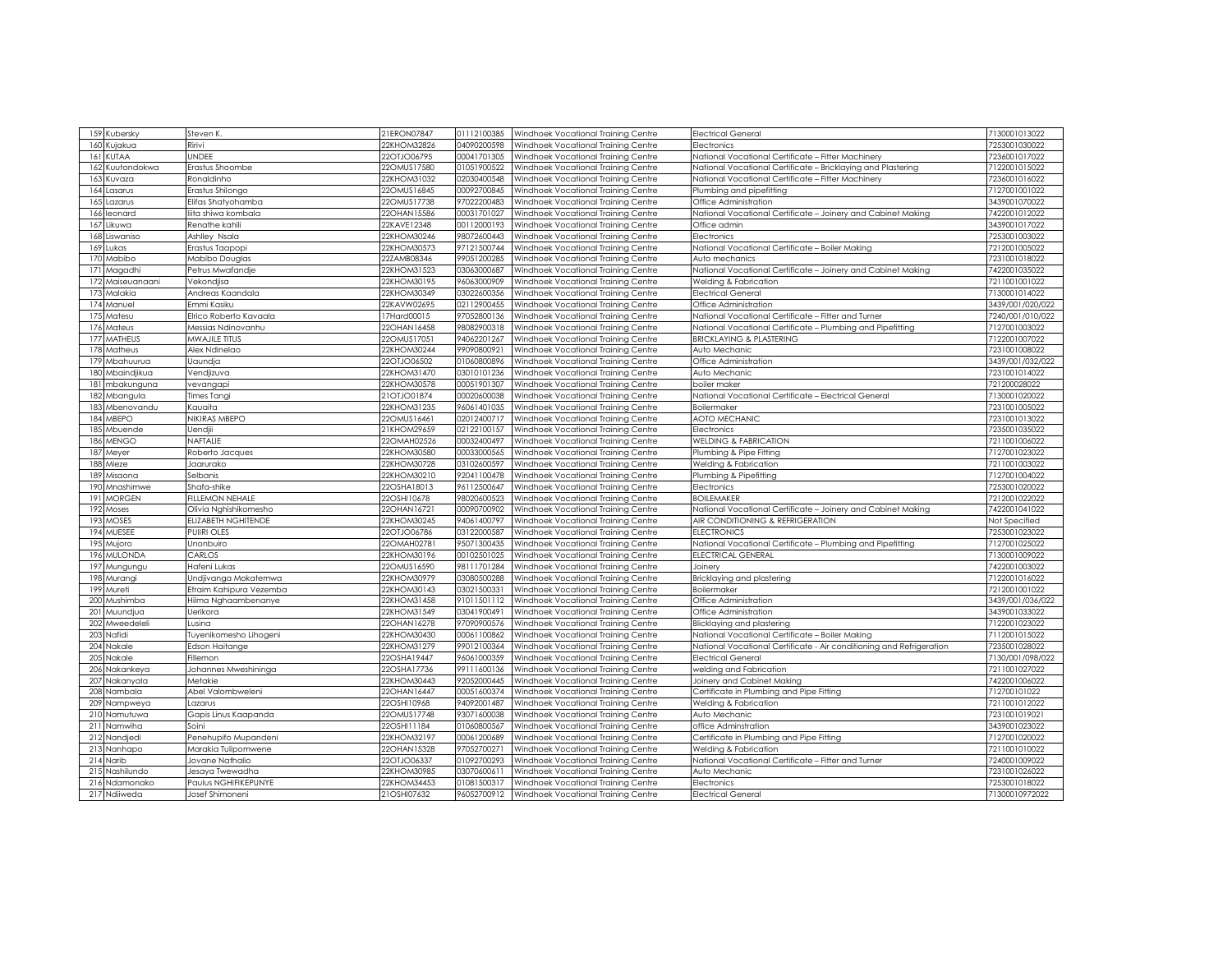|         | 218 Ndiiweda      | Gabriel Peingevali Landuleinge    | 22KHOM30388 | 01011600331 | Windhoek Vocational Training Centre | <b>Fitter Turner</b>                                                 | 7240001015022    |
|---------|-------------------|-----------------------------------|-------------|-------------|-------------------------------------|----------------------------------------------------------------------|------------------|
|         | 219 Ndilishange   | Lazarus Mekondjo                  | 22OSHA17302 | 98092100462 | Windhoek Vocational Training Centre | National Vocational Certificate - Welding and Fabrication            | 72111001018022   |
|         | 220 Ndjabi        | Albertina Ndadjowike              | 22OHAN16005 | 97081700276 | Windhoek Vocational Training Centre | Joinery & Cabinet Making                                             | 7422001032022    |
| 221     | Ndjaronguru       | John Peter Jerome                 | 22KHOM30924 | 02021800695 | Windhoek Vocational Training Centre | <b>Fitter Turner</b>                                                 | 7240001026022    |
|         | 222 NDJOZE        | <b>UUSHONA JAMES</b>              | 22KHOM30136 | 01110500149 | Windhoek Vocational Training Centre | <b>FITTER TURNER</b>                                                 | 7240001004022    |
|         | 223 Ndjukuma      | Gottlieb                          | 22OTJO06543 | 83102810047 | Windhoek Vocational Training Centre | National Vocational Certificate - Bricklaying and Plastering         | 7122001013022    |
|         | 224 Nehale        | Absalom Ndilinane                 | 22OMUS16364 | 98050600831 | Windhoek Vocational Training Centre | Fitter & Turner                                                      | 7240001011022    |
|         |                   | Moses Talahole                    | 22KHOM31031 | 01091200092 |                                     |                                                                      | 7231001023022    |
|         | 225 Nekongo       |                                   | 22KHOM30795 | 01120300169 | Windhoek Vocational Training Centre | auto mechanic<br>Auto Mechanic                                       | 7231001038022    |
| 226 Nel |                   | Llu-Jean Rugene                   |             |             | Windhoek Vocational Training Centre |                                                                      |                  |
|         | 227 Nganzi        | Nganzi Michael                    | 22KHOM31516 | 02121700773 | Windhoek Vocational Training Centre | Certificate in Plumbing and Pipe Fitting                             | 7127001018022    |
|         | 228 Ngaruka       | Jorokee Upendura                  | 22OMAH02540 | 99021400863 | Windhoek Vocational Training Centre | National Vocational Certificate - Welding and Fabrication            | 7211001014022    |
|         | 229 Ngavee        | Vaanda                            | 22OMAH02601 | 01022600729 | Windhoek Vocational Training Centre | Welding & Fabrication                                                | 7211001016022    |
|         | 230 Ngezemba      | Uaenenisa Paulina                 | 22KHOM30559 | 00050101021 | Windhoek Vocational Training Centre | Office Administration                                                | 3439001014022    |
| 231     | Nghidulwalungi    | Natalia                           | 22OMUS17163 | 98051101464 | Windhoek Vocational Training Centre | National Vocational Certificate - Joinery and Cabinet Making         | 7422001019022    |
|         | 232 Nghinaunye    | illemon Nghifikepunye             | 22KHOM30319 | 03022700458 | Windhoek Vocational Training Centre | Auto Mechanic                                                        | 7231001023022    |
| 233     | NGHIPANDULWA      | HERMAN TUHAFENI TAAMBA            | 21KHOM27580 | 96071200555 | Windhoek Vocational Training Centre | Air-conditioning and Refrigeration                                   | 7235001007021    |
|         | 234 Nguvauva      | Kaevangua                         | 22OMAH0267  | 97121400073 | Windhoek Vocational Training Centre | National Vocational Certificate - Plumbing and Pipefitting           | Not Specified    |
|         | 235 Nkandi        | Kauluma Natangwe                  | 22OSHI10940 | 97092700353 | Windhoek Vocational Training Centre | National Vocational Certificate – Plumbing and Pipefitting           | 7127001039022    |
|         | 236 Noeteb        | Rogelio Ronaldo                   | 22KHOM31171 | 01090800886 | Windhoek Vocational Training Centre | National Vocational Certificate - Bricklaying and Plastering         | 7122001019022    |
| 237     | Ntinda            | Nehemia Nghifilenga               | 22OMUS16918 | 00100300901 | Windhoek Vocational Training Centre | National Vocational Certificate - Boiler Making                      | 7212001020022    |
| 238     | Nyati             | Panduleni                         | 22OMUS16584 | 0307240057  | Windhoek Vocational Training Centre | National Vocational Certificate - Electrical General                 | 7130001018022    |
| 239     | Onesmus           | Dulikeni                          | 22OHAN16280 | 00012600636 | Windhoek Vocational Training Centre | Bricklaying and Plastering                                           | 7122001025022    |
| 240     | Pahula            | Ndenda Mbula Manuel               | 22KHOM30509 | 01050100627 | Windhoek Vocational Training Centre | Auto Mechanic                                                        | 7131001001022    |
| 241     | Pandela           | Lonata Talohole Nalimanguluke     | 22KHOM31284 | 01092100563 | Windhoek Vocational Training Centre | Electronics                                                          | 7253001033022    |
| 242     | PAULUS            | <b>ELIASER</b>                    | 21OSHA16817 | 91110400772 | Windhoek Vocational Training Centre | Auto mechanic                                                        | 7231001025022    |
| 243     | Paulus            | Lukas Walombola                   | 22OSHA17556 | 98100300658 | Windhoek Vocational Training Centre | Airconditioning & Regrigeration                                      | 7235001021022    |
|         | 244 Petrus        | Marigaret Dhimbulukweni           | 22KHOM30218 | 93070400997 | Windhoek Vocational Training Centre | <b>Electrical General</b>                                            | 7130001001022    |
|         | 245 Petrus        | Lasarus Gwanitheni                | 22OSHA17964 | 94062000547 | Windhoek Vocational Training Centre | National Vocational Certificate - Bricklaying and Plastering         | 7122001008022    |
|         | 246 Robert        | Jeremia                           | 22KHOM30287 | 89031700746 | Windhoek Vocational Training Centre | Fitter & Machinery                                                   | 7236001001022    |
|         | 247 Rooinasie     | Titus G                           | 22HARD02037 | 99103100871 | Windhoek Vocational Training Centre | <b>Electrical General</b>                                            | 7130001023022    |
|         | 248 Rukoro        | Mekere Ndjiama                    | 21KHOM23733 | 01121001114 | Windhoek Vocational Training Centre | Auto mechanic                                                        | 7231/001/039/021 |
| 249     | Sainga            | Jeremia Ilunga                    | 22KAVE13676 | 92061500827 | Windhoek Vocational Training Centre | National Vocational Certificate - Joinery and Cabinet Making         | 7422001002022    |
| 250     | iakaria           | Sakaria Tuhafeni                  | 22OMUS17115 | 91121000541 | Windhoek Vocational Training Centre | National Vocational Certificate - Joinery and Cabinet Making         | 7422001010022    |
| 251     |                   |                                   | 22KHOM30567 | 01071900927 |                                     | Welding And Fabrication                                              | 7211001020022    |
| 252     | Sepiso            | Muhau Fermery<br>Kaarina Niitembu | 22OMUS17537 | 00092101186 | Windhoek Vocational Training Centre | Office Administration                                                | 3439/001/038/022 |
|         | ihaanika          |                                   |             | 99120201192 | Windhoek Vocational Training Centre |                                                                      | 7212001006022    |
| 253     | Shaanika          | Junias                            | 22OTJO06388 |             | Windhoek Vocational Training Centre | Boiler maker                                                         |                  |
| 254     | Shadipeni         | Abel                              | 22KHOM30660 | 96052500522 | Windhoek Vocational Training Centre | Plumbing & Pipefitting                                               | 7127001009022    |
| 255     | Shafodino         | Josua Talombili                   | 22OHAN16533 | 94011200700 | Windhoek Vocational Training Centre | National Vocational Certificate - Joinery and Cabinet Making         | 7422/001/026/022 |
| 256     | SHAKELA           | <b>TIOPOLINA NDAPANDULA</b>       | 22KHOM30306 | 96011601235 | Windhoek Vocational Training Centre | JOINERY AND CABINET MAKING                                           | 7422001043022    |
| 257     | Shanghala         | Onesmus Ausiku                    | 22OMUS16913 | 00051200368 | Windhoek Vocational Training Centre | Auto Mechanics                                                       | 7231001004022    |
| 258     | Sheekuli          | Ndilimeke Ndiwana                 | 22OHAN16003 | 95010100924 | Windhoek Vocational Training Centre | Air-Conditioning & efrigeration                                      | 7235001018022    |
| 259     | sheelongo         | junias hashondali                 | 22OTJO06132 | 97030400259 | Windhoek Vocational Training Centre | air-conditioning & refrigeration                                     | 7235001014022    |
| 260     | Sheendelwako      | Erwinus                           | 22OMUS16647 | 96021401298 | Windhoek Vocational Training Centre | National Vocational Certificate - Boiler Making                      | 7212001009022    |
| 261     | Shekuhungama      | Selma                             | 22OSHI1150  | 96092401274 | Windhoek Vocational Training Centre | National Vocational Certificate - Air conditioning and Refrigeration | 7235001005022    |
|         | 262 Shihepo       | Nangula Justina                   | 21KHOM25898 | 98050100650 | Windhoek Vocational Training Centre | Electronics                                                          | 7253/001/031/021 |
| 263     | Shiimi            | Tomas Namashana                   | 22OMUS17088 | 00012701068 | Windhoek Vocational Training Centre | National Vocational Certificate - Bricklaying and Plastering         | 7122001017022    |
|         | 264 Shiimi        | Petrus Ndangi                     | 22OSHA18575 | 00101200757 | Windhoek Vocational Training Centre | National Vocational Certificate - Electrical General                 | 7130001006022    |
| 265     | Shikongo          | Eugenia Nduvundi                  | 22OMUS17167 | 01101800585 | Windhoek Vocational Training Centre | National Vocational Certificate - Joinery and Cabinet Making         | 7422001031022    |
|         | 266 Shilikomwenyo | Abraham Shiningavamwe Napandule   | 22KHOM30201 | 97102900473 | Windhoek Vocational Training Centre | Electronics                                                          | Not Specified    |
|         | 267 Shilimela     | Chaps Willy                       | 22ERON08468 | 00012600784 | Windhoek Vocational Training Centre | National Vocational Certificate - Fitter Machinery                   | 7236001018022    |
|         | 268 Shilumbu      | Willy Etuna                       | 22OSHI11399 | 00091900727 | Windhoek Vocational Training Centre | Electronics                                                          | 7253001029022    |
|         | 269 Shilume       | Haishonga Cristian                | 22OSHA18393 | 98060300636 | Windhoek Vocational Training Centre | Electronics                                                          | 7253001037022    |
| 270     | Shilunga          | Thomas Ilithilwa                  | 22KHOM30667 | 99091000260 | Windhoek Vocational Training Centre | National Vocational Certificate - Welding and Fabrication            | 7211001002022    |
| 271     | shimwandi         | wilbard sheehama                  | 22ERON08676 | 99101200666 | Windhoek Vocational Training Centre | Fitter machinery                                                     | 720001035022     |
| 272     | <b>Shipiki</b>    | Phineas                           | 21KHOM23678 | 98051800141 | Windhoek Vocational Training Centre | Plumbing and Pipefitting                                             | 7127001034022    |
| 273     | <b>Shipululu</b>  | Saima                             | 22KHOM30096 | 03112300181 | Windhoek Vocational Training Centre | National Vocational Certificate - Electrical General                 | 7130001002022    |
| 274     | <b>SHIPUNDA</b>   | LUKAS NATANGWE HAFENI             | 22OMUS16606 | 00040600645 | Windhoek Vocational Training Centre | <b>BOILERMAKER</b>                                                   | 7212001023022    |
| 275     | ihivolo           | Gideon Ndakola                    | 22OSHA17969 | 94032001179 | Windhoek Vocational Training Centre | Electronic                                                           | 7253001014022    |
|         | 276 Shivute       | George                            | 22KHOM30613 | 95121700393 | Windhoek Vocational Training Centre | Boilermaker                                                          | 7212001024022    |
|         |                   |                                   |             |             |                                     |                                                                      |                  |